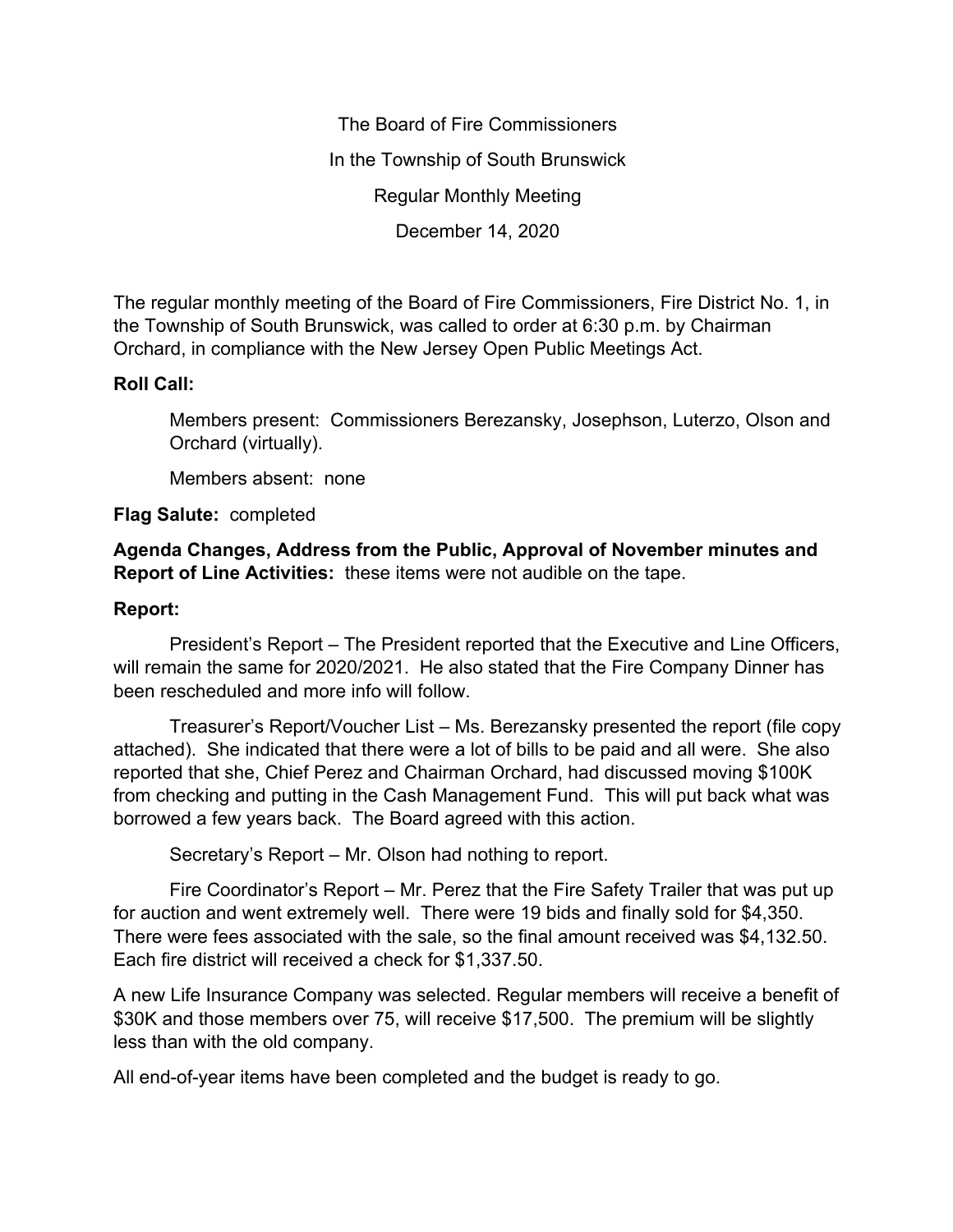Chairman's Report – Mr. Orchard wanted to thank Mr. Olson for fixing the Water Heater and heating.

## **Standing Committee Reports:**

*Fire Company Liaison –* nothing to report.

*Rescue Squad Liaison –* nothing to report.

*Public Relations –* Santacade was a great success and the Company took a truck to Past-Commissioner McIntire's home and were able to visit with him. His family greatly appreciated this gesture.

*State Association –* there has been no communication from the organization.

*Insurance –* Everything is in order.

**Unfinished Business: 2021 Fire District Election:** Mr. Orchard reported that the Election probably will be rescheduled to April 20, 2021 and the districts will be reimbursed for any costs. Other particulars are stilled being worked on.

**New Business: 2021 Budget:** Mr. Perez read into the record, Resolution 20/21-15: 2021 Fire District Budget Resolution (file copy attached). He noted that there did not need to have a referendum, as the budget is below the cap.

"The Annual Budget as introduced reflects Total Revenues of \$874,050.00 which includes an amount to be raised by taxation of \$867,750.00 and Total Appropriations of \$874,050.00". Mr. Perez noted that this is a \$10K increase from last year. Mr. Olson made a motion to approve the Resolution as presented and Ms. Berezansky seconded it. A roll call vote was taken: Mr. Josephson-yes; Mr. Luterzo-yes; Ms. Berezansky-yes; Mr. Olson-yes and Mr. Orchard – yes. The Resolution passed unanimously.

It was noted that the ratables were \$16 million for the District, which helped with the Budget's bottom line.

**Resolution 20/21-16: Authorzing Salary Increase Relative to Fire** 

**Coordinator: (file copy attached).** Mr. Perez read the Resolution into the record: "The salary of Fire Coordinator Christopher Perez is increased by 3%, retroactive to October 1, 2020". Ms. Berezansky made a motion to accept the Resolution as presented and Mr. Luterzo seconded it. A roll call vote was taken: Mr. Josephson-yes; Mr. Olson-yes; Mr. Orchard-yes; Mr. Luterzo-yes and Ms. Berezansky-yes. The Resolution passed unanimously.